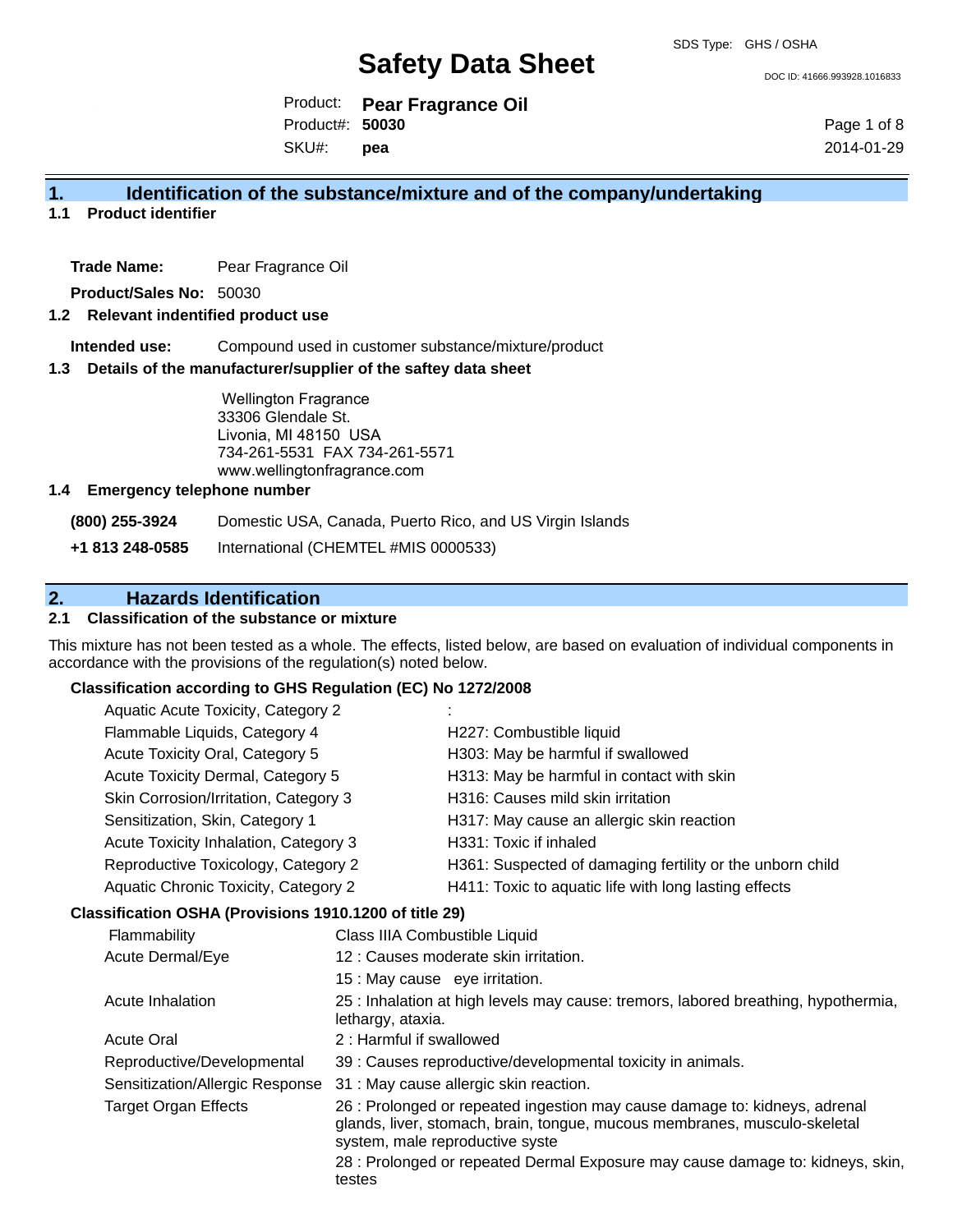DOC ID: 41666.993928.1016833

|                 | Product: Pear Fragrance Oil |
|-----------------|-----------------------------|
| Product#: 50030 |                             |
| SKU#:           | <b>pea</b>                  |

Page 2 of 8 2014-01-29

Carcinogenicity This mixture contains ingredients identified as carcinogens, at 0.1% or greater, by the following:None [X] ACGIH [ ] IARC [ ] NTP [ ] OSHA [ ]

## **2.2 Label elements**

## **Labelling (REGULATION (EC) No 1272/2008)**

**Hazard pictograms**









## **Signal Word: Danger, Warning**

### **Hazard statments**

| H <sub>22</sub> 7 | Combustible liquid                                  |
|-------------------|-----------------------------------------------------|
| H <sub>303</sub>  | May be harmful if swallowed                         |
| H313              | May be harmful in contact with skin                 |
| H316              | Causes mild skin irritation                         |
| H317              | May cause an allergic skin reaction                 |
| H331              | Toxic if inhaled                                    |
| H <sub>361</sub>  | Suspected of damaging fertility or the unborn child |
| H411              | Toxic to aquatic life with long lasting effects     |

#### **Precautionary Statements**

### **Prevention:**

| P <sub>201</sub> | Obtain special instructions before use                                                                                                |
|------------------|---------------------------------------------------------------------------------------------------------------------------------------|
| P <sub>202</sub> | Do not handle until all safety precautions have been read and understood                                                              |
| P <sub>233</sub> | Keep container tightly closed                                                                                                         |
| P <sub>235</sub> | Keep cool                                                                                                                             |
| P <sub>271</sub> | Use only outdoors or in a well-ventilated area                                                                                        |
| P272             | Contaminated work clothing should not be allowed out of the workplace                                                                 |
| P <sub>273</sub> | Avoid release to the environment                                                                                                      |
| P <sub>281</sub> | Use personal protective equipment as required                                                                                         |
| <b>Response:</b> |                                                                                                                                       |
| $P302 + P352$    | IF ON SKIN: Wash with soap and water                                                                                                  |
| $P304 + P340$    | IF INHALED: Remove victim to fresh air and keep at rest in a position comfortable for<br>breathing                                    |
| $P308 + P313$    | IF exposed or concerned: Get medical advice/attention                                                                                 |
| P311             | Call a POISON CENTER or doctor/physician                                                                                              |
| P312             | Call a POISON CENTER or doctor/physician if you feel unwell                                                                           |
| P333 + P313      | If skin irritation or a rash occurs: Get medical advice/attention                                                                     |
| P363             | Wash contaminated clothing before reuse                                                                                               |
| P370 + P378      | In case of fire: Use Carbon dioxide (CO2), Dry chemical, or Foam for extinction. Do not use<br>a direct water jet on burning material |
| P391             | <b>Collect Spillage</b>                                                                                                               |
|                  |                                                                                                                                       |

### **2.3 Other Hazards**

**no data available**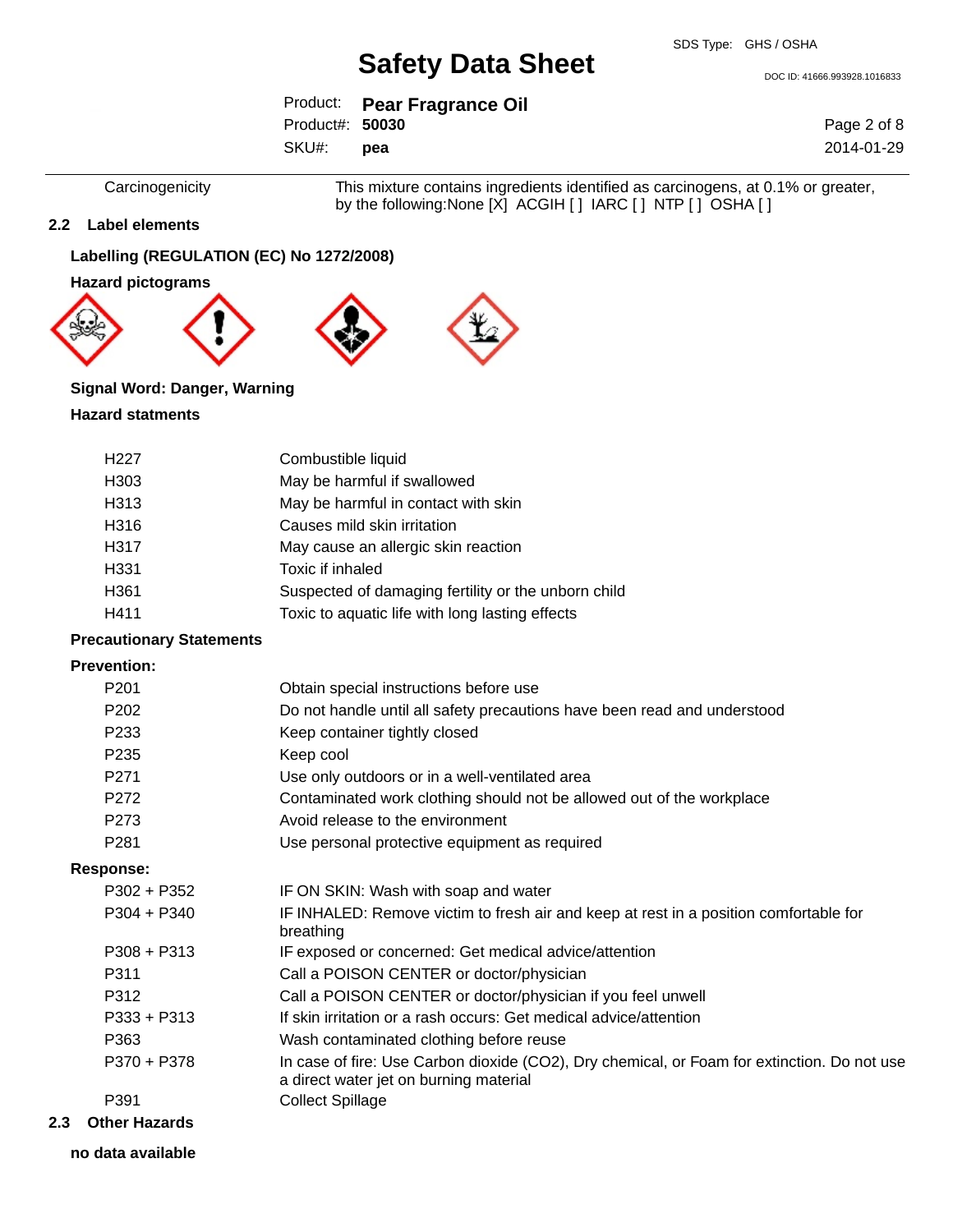DOC ID: 41666.993928.1016833

|                 | Product: Pear Fragrance Oil |
|-----------------|-----------------------------|
| Product#: 50030 |                             |
| SKU#:           | pea                         |

Page 3 of 8 2014-01-29

# **3. Composition/Information on Ingredients**

# **3.1 Mixtures**

This product is a complex mixture of ingredients, which contains among others the following substance(s), presenting a health or environmental hazard within the meaning of the UN Globally Harmonized System of Classification and Labeling of Chemicals (GHS):

| CAS#<br>Ingredient                                       | EC#                                | Conc.<br>Range                                 | <b>GHS Classification</b>    | <b>OSHA Classification</b> |  |
|----------------------------------------------------------|------------------------------------|------------------------------------------------|------------------------------|----------------------------|--|
| 84-66-2                                                  | 201-550-6                          | 40 - 50 %                                      | H316                         |                            |  |
| Diethyl phthalate                                        |                                    |                                                |                              |                            |  |
| 8050-15-5                                                | 232-476-2                          | 10 - 20 %                                      | H412                         | 31                         |  |
|                                                          |                                    | Methyl ester of rosin (partially hydrogenated) |                              |                            |  |
| $88 - 41 - 5$                                            | 201-828-7                          | $10 - 20%$                                     | H227; H303; H316; H411       | 12, 2                      |  |
|                                                          | 2-t-Butylcyclohexyl acetate        |                                                |                              |                            |  |
| 120-51-4                                                 | 204-402-9                          | 10 - 20 %                                      | H302; H313; H411             | 28, 3                      |  |
| <b>Benzyl Benzoate</b>                                   |                                    |                                                |                              |                            |  |
| 68647-72-3                                               | 232-433-8                          | $2 - 5%$                                       | H226; H304; H315; H317; H410 | 12, 3, 31                  |  |
|                                                          | Citrus aurantium var. dulcis       |                                                |                              |                            |  |
| 6789-88-4                                                | 229-856-5                          | $2 - 5%$                                       | H316                         |                            |  |
| Hexyl benzoate                                           |                                    |                                                |                              |                            |  |
| 80-54-6                                                  | 201-289-8                          | $1 - 2%$                                       | H302; H315; H361; H411       | 11, 15, 26, 28, 3, 31, 39  |  |
|                                                          | <b>Butylphenyl Methylpropional</b> |                                                |                              |                            |  |
| 103-37-7                                                 | 203-105-1                          | $1 - 2%$                                       | H303; H316                   |                            |  |
| Benzyl butyrate                                          |                                    |                                                |                              |                            |  |
| 150-84-5                                                 | 205-775-0                          | $1 - 2%$                                       | H315; H411                   | 11, 15                     |  |
|                                                          | Citronellyl acetate                |                                                |                              |                            |  |
| 151-05-3                                                 | 205-781-3                          | $1 - 2%$                                       | H303; H316; H412             | 11, 15                     |  |
|                                                          | 1,1-Dimethyl-2-phenylethyl acetate |                                                |                              |                            |  |
| 105-87-3                                                 | 203-341-5                          | $1 - 2%$                                       | H315; H317; H412             | 11, 15                     |  |
| Geranyl acetate                                          |                                    |                                                |                              |                            |  |
| 54830-99-8                                               | 259-367-2                          | $1 - 2%$                                       | H303; H316; H412             |                            |  |
| Acetoxydihydrodicyclopentadiene                          |                                    |                                                |                              |                            |  |
| 140-11-4                                                 | 205-399-7                          | $1 - 2%$                                       | H227; H303; H316             | 15, 25, 26, 31, 39         |  |
| Benzyl acetate                                           |                                    |                                                |                              |                            |  |
| See Section 16 for full text of GHS classification codes |                                    |                                                |                              |                            |  |

Total Hydrocarbon Content (% w/w) = 1.98

| <b>First Aid Measures</b><br>4.                 |                                                                                                               |
|-------------------------------------------------|---------------------------------------------------------------------------------------------------------------|
| <b>Description of first aid measures</b><br>4.1 |                                                                                                               |
| Inhalation:                                     | Remove from exposure site to fresh air and keep at rest.<br>Obtain medical advice.                            |
| Eye Exposure:                                   | Flush immediately with water for at least 15 minutes.<br>Contact physician if symptoms persist.               |
| <b>Skin Exposure:</b>                           | Remove contaminated clothes. Wash thoroughly with water (and soap).<br>Contact physician if symptoms persist. |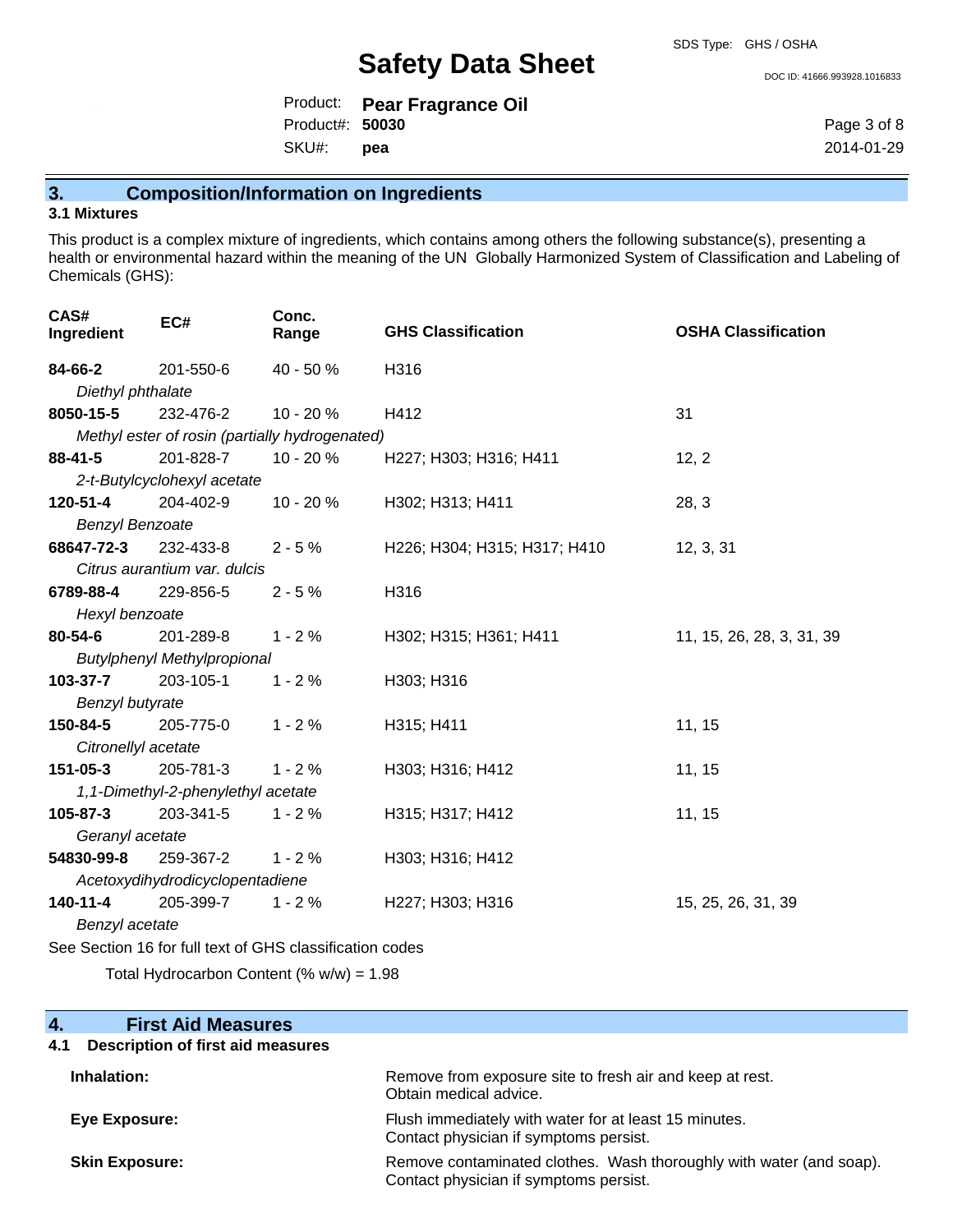SDS Type: GHS / OSHA

DOC ID: 41666.993928.1016833

|                                                                                             | Product:<br>Product#: 50030<br>SKU#: | <b>Pear Fragrance Oil</b><br>pea                                                                                                                | Page 4 of 8<br>2014-01-29 |
|---------------------------------------------------------------------------------------------|--------------------------------------|-------------------------------------------------------------------------------------------------------------------------------------------------|---------------------------|
| Ingestion:<br>4.2 Most important symptoms and effects, both acute and delayed               |                                      | Rinse mouth with water and obtain medical advice.                                                                                               |                           |
| <b>Symptoms:</b><br><b>Risks:</b>                                                           |                                      | no data available<br>Refer to Section 2.2 "Hazard Statements"<br>4.3 Indication of any immediate medical attention and special treatment needed |                           |
| <b>Treatment:</b>                                                                           |                                      | Refer to Section 2.2 "Response"                                                                                                                 |                           |
| 5.<br><b>Fire-Fighting measures</b><br><b>Extinguishing media</b><br>5.1                    |                                      |                                                                                                                                                 |                           |
| Suitable:<br><b>Unsuitable</b><br>5.2 Special hazards arising from the substance or mixture |                                      | Carbon dioxide (CO2), Dry chemical, Foam<br>Do not use a direct water jet on burning material                                                   |                           |
| <b>During fire fighting:</b><br>5.3 Advice for firefighters<br><b>Further information:</b>  |                                      | Water may be ineffective<br>Standard procedure for chemical fires                                                                               |                           |
| 6.<br><b>Accidental Release Measures</b>                                                    |                                      |                                                                                                                                                 |                           |

#### **6.1 Personal precautions, protective equipment and emergency procedures**

Avoid inhalation and contact with skin and eyes. A self-contained breathing apparatus is recommended in case of a major spill.

#### **6.2 Environmental precautions**

Keep away from drains, soil, and surface and groundwater.

#### **6.3 Methods and materials for containment and cleaning up**

Clean up spillage promptly. Remove ignition sources. Provide adequate ventilation. Avoid excessive inhalation of vapors. Gross spillages should be contained by use of sand or inert powder and disposed of according to the local regulations.

#### **6.4 Reference to other sections**

Not Applicable

## **7. Handling and Storage**

### **7.1 Precautions for safe handling**

Apply according to good manufacturing and industrial hygiene practices with proper ventilation. Do not drink, eat or smoke while handling. Respect good personal hygiene.

#### **7.2 Conditions for safe storage, including any incompatibilities**

Store in a cool, dry and ventilated area away from heat sources and protected from light in tightly closed original container. Avoid plastic and uncoated metal container. Keep air contact to a minimum.

### **7.3 Specific end uses**

No information available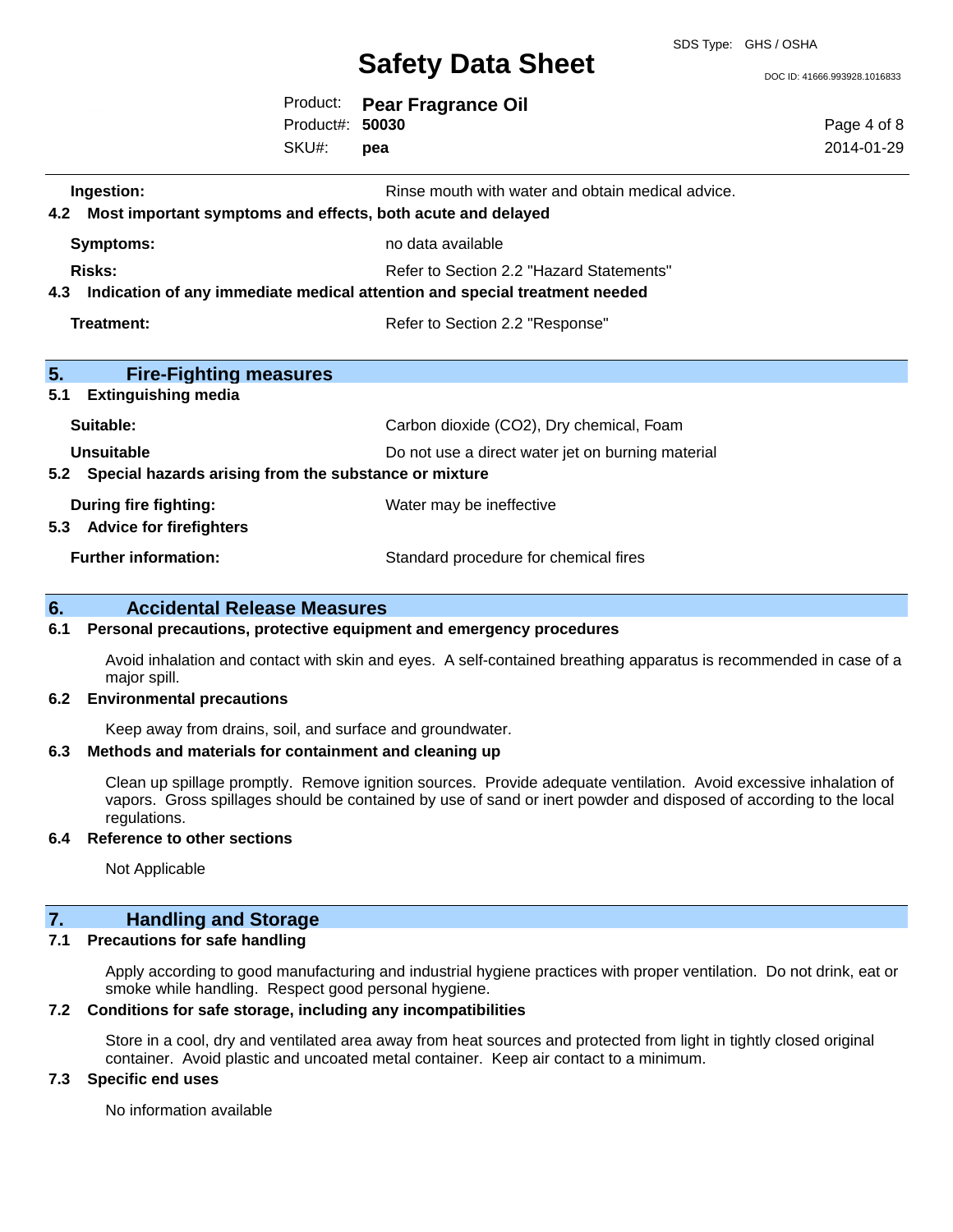SDS Type: GHS / OSHA

DOC ID: 41666.993928.1016833

|                 | Product: Pear Fragrance Oil |
|-----------------|-----------------------------|
| Product#: 50030 |                             |
| SKU#: pea       |                             |

Page 5 of 8 2014-01-29

# **8. Exposure Controls/Personal Protection**

# **8.1 Control parameters**

| <b>Exposure Limits:</b>        |                   |                                                                                                                                          |                         |       |      |                                          |
|--------------------------------|-------------------|------------------------------------------------------------------------------------------------------------------------------------------|-------------------------|-------|------|------------------------------------------|
| <b>Component</b>               |                   |                                                                                                                                          | <b>ACGIH</b><br>TWA ppm | ACGIH | OSHA | <b>OSHA</b><br>STEL ppm TWA ppm STEL ppm |
| 84-66-2                        | Diethyl phthalate |                                                                                                                                          | 5                       |       |      |                                          |
| 140-11-4                       | Benzyl acetate    |                                                                                                                                          | 10                      |       |      |                                          |
| <b>Engineering Controls:</b>   |                   | Use local exhaust as needed.                                                                                                             |                         |       |      |                                          |
|                                |                   | 8.2 Exposure controls - Personal protective equipment                                                                                    |                         |       |      |                                          |
| Eye protection:                |                   | Tightly sealed goggles, face shield, or safety glasses with brow guards and side shields, etc.<br>as may be appropriate for the exposure |                         |       |      |                                          |
| <b>Respiratory protection:</b> |                   | Avoid excessive inhalation of concentrated vapors. Apply local ventilation where appropriate.                                            |                         |       |      |                                          |
| <b>Skin protection:</b>        |                   | Avoid Skin contact. Use chemically resistant gloves as needed.                                                                           |                         |       |      |                                          |

# **9. Physical and Chemical Properties**

# **9.1 Information on basic physical and chemical properties**

| Appearance:                  | Conforms to Standard        |
|------------------------------|-----------------------------|
| Odor:                        | <b>Conforms to Standard</b> |
| Color:                       | Colorless to Yellow Tint    |
| <b>Viscosity:</b>            | Liquid                      |
| <b>Freezing Point:</b>       | Not determined              |
| <b>Boiling Point:</b>        | Not determined              |
| <b>Melting Point:</b>        | Not determined              |
| <b>Flashpoint:</b>           | 175 F (79.44 C)             |
| <b>Auto flammability:</b>    | Not determined              |
| <b>Explosive Properties:</b> | None Expected               |
| <b>Oxidizing properties:</b> | None Expected               |
| Vapor Pressure (mmHg@20 C):  | 1.0865                      |
| %VOC:                        | 4.75                        |
| Specific Gravity @ 25 C:     | 1.0475                      |
| Density @ 25 C:              | 1.0445                      |
| Refractive Index @ 25 C:     | 1.4970                      |
| Soluble in:                  | Oil                         |

# **10. Stability and Reactivity**

| 10.1 Reactivity                         | None       |
|-----------------------------------------|------------|
| <b>10.2 Chemical stability</b>          | Stable     |
| 10.3 Possibility of hazardous reactions | None known |
| 10.4 Conditions to avoid                | None known |
|                                         |            |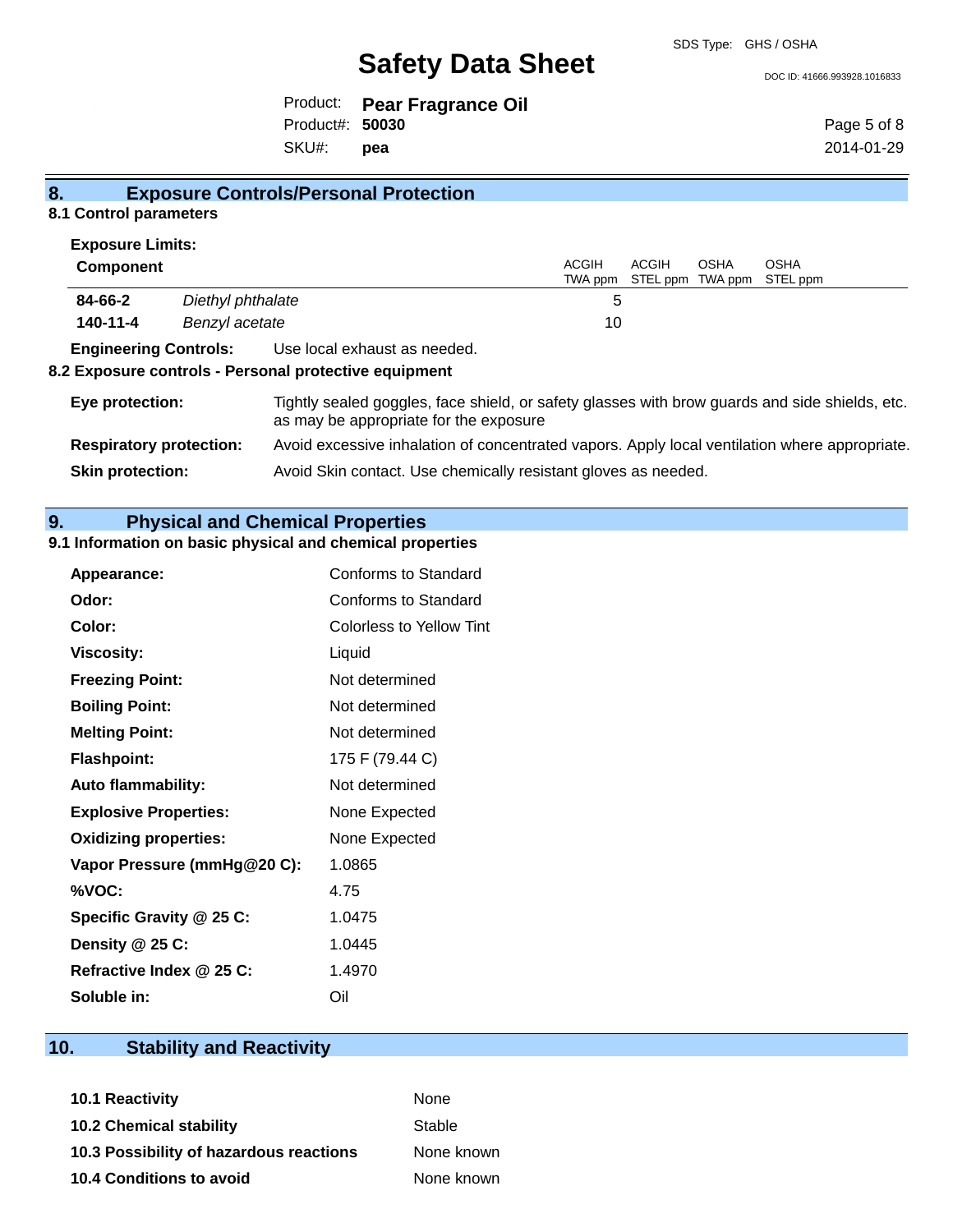DOC ID: 41666.993928.1016833

|                                                                              | Product:<br>Product#:<br>SKU#: | 50030<br>pea | <b>Pear Fragrance Oil</b>                                | Page 6 of 8<br>2014-01-29 |
|------------------------------------------------------------------------------|--------------------------------|--------------|----------------------------------------------------------|---------------------------|
| 10.5 Incompatible materials                                                  |                                |              | Strong oxidizing agents, strong acids, and alkalis       |                           |
| 10.6 Hazardous decomposition products                                        |                                |              | None known                                               |                           |
| <b>Toxicological Information</b><br>11.<br><b>11.1 Toxicological Effects</b> |                                |              |                                                          |                           |
| <b>Acute toxicity - Oral</b>                                                 |                                |              | (LD50: 4,149.38) May be harmful if swallowed             |                           |
| <b>Acute toxicity - Dermal</b>                                               |                                |              | (LD50: 4,638.50) May be harmful in contact with skin     |                           |
| <b>Acute toxicity - Inhalation</b>                                           |                                |              | (LC50: 8.17) Toxic if inhaled                            |                           |
| <b>Skin corrosion / irritation</b>                                           |                                |              | Causes mild skin irritation                              |                           |
| Serious eye damage / irritation                                              |                                |              | Not classified - the classification criteria are not met |                           |
| <b>Respiratory sensitization</b>                                             |                                |              | Not classified - the classification criteria are not met |                           |
| <b>Skin sensitization</b>                                                    |                                |              | May cause an allergic skin reaction                      |                           |
| <b>Germ cell mutagenicity</b>                                                |                                |              | Not classified - the classification criteria are not met |                           |
| Carcinogenicity                                                              |                                |              | Not classified - the classification criteria are not met |                           |
| <b>Reproductive toxicity</b>                                                 |                                |              | Suspected of damaging fertility or the unborn child      |                           |
| Specific target organ toxicity - single exposure                             |                                |              | Not classified - the classification criteria are not met |                           |
| Specific target organ toxicity - repeated exposure                           |                                |              | Not classified - the classification criteria are not met |                           |
| <b>Aspiration hazard</b>                                                     |                                |              | Not classified - the classification criteria are not met |                           |
| <b>Ecological Information</b><br>12.<br>12.1 Toxicity                        |                                |              |                                                          |                           |
| <b>Acute acquatic toxicity</b>                                               |                                |              |                                                          |                           |
| <b>Chronic acquatic toxicity</b>                                             |                                |              | Toxic to aquatic life with long lasting effects          |                           |
| <b>Toxicity Data on soil</b>                                                 |                                |              | no data available                                        |                           |
|                                                                              |                                |              |                                                          |                           |

**12.3 Bioaccumulative potential example 3 and 2.3 Bioaccumulative potential** no data available **12.4 Mobility in soil 12.4 Mobility in soil 12.5 Other adverse effects** no data available

**Toxicity on other organisms no data available 12.2 Persistence and degradability no data available** 

# **13. Disposal Conditions**

## **13.1 Waste treatment methods**

Do not allow product to reach sewage systems. Dispose of in accordance with all local and national regulations. Send to a licensed waste management company.The product should not be allowed to enter drains, water courses or the soil. Do not contaminate ponds, waterways or ditches with chemical or used container.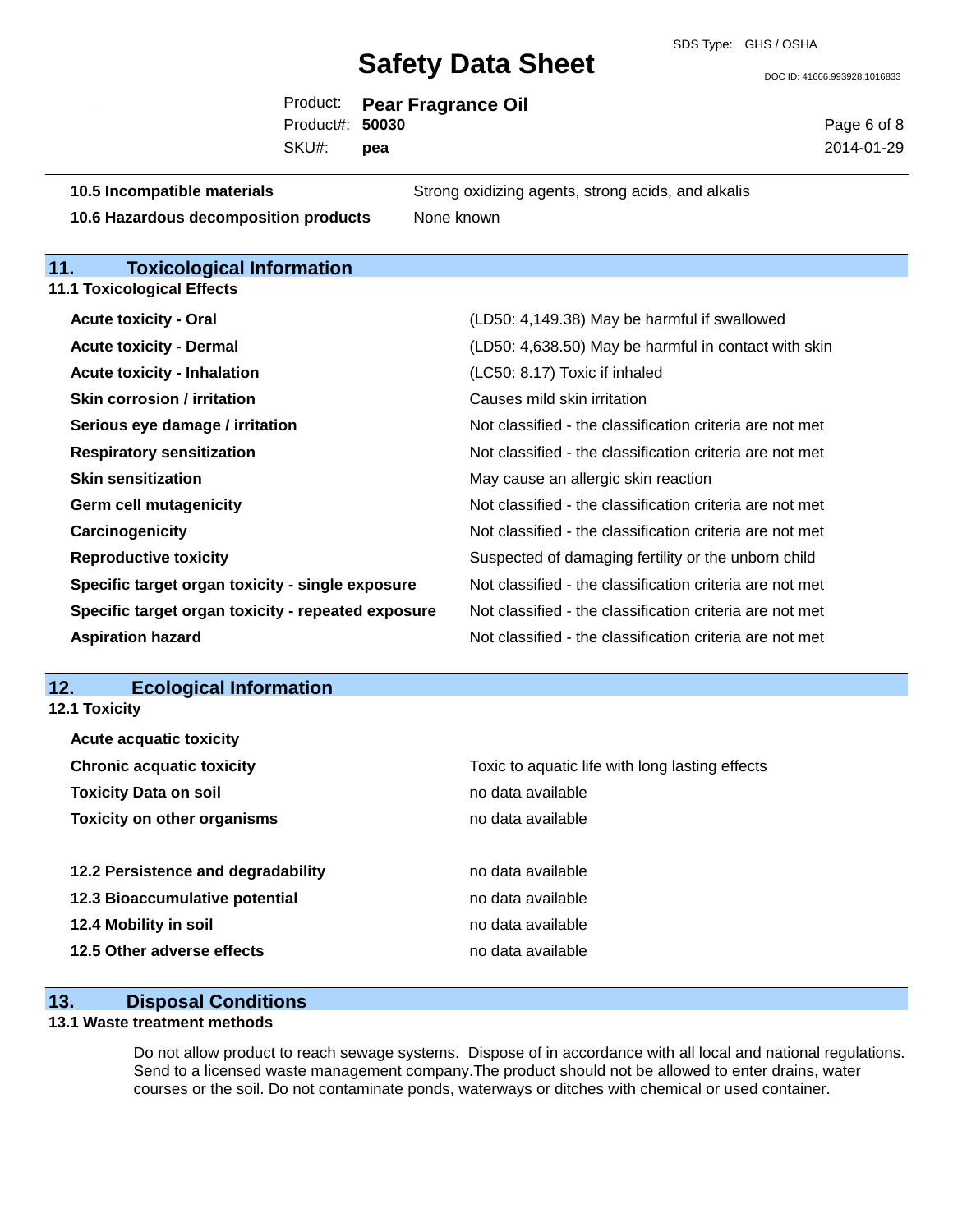SDS Type: GHS / OSHA

DOC ID: 41666.993928.1016833

|                 | Product: Pear Fragrance Oil |
|-----------------|-----------------------------|
| Product#: 50030 |                             |
| SKU#: pea       |                             |

Page 7 of 8 2014-01-29

# **14. Transport Information**

| <b>Regulator</b><br>U.S. DOT (Non-Bulk)<br><b>Chemicals NOI</b><br><b>ADR/RID (International Road/Rail)</b> |            | <b>Class</b> | <b>Pack Group</b><br>Not Regulated - Not Dangerous Goods | <b>Sub Risk</b> | UN-nr.        |
|-------------------------------------------------------------------------------------------------------------|------------|--------------|----------------------------------------------------------|-----------------|---------------|
| <b>Environmentally Hazardous</b><br>Liquid, n.o.s.<br><b>IATA (Air Cargo)</b>                               | Substance. | 9            | III                                                      |                 | <b>UN3082</b> |
| <b>Environmentally Hazardous</b><br>Liquid, n.o.s.<br><b>IMDG (Sea)</b>                                     | Substance. | 9            | Ш                                                        |                 | <b>UN3082</b> |
| <b>Environmentally Hazardous</b><br>Liquid, n.o.s.                                                          | Substance. | 9            | Ш                                                        |                 | <b>UN3082</b> |

| 15. |  | <b>Regulatory Information</b> |
|-----|--|-------------------------------|
|-----|--|-------------------------------|

**U.S. Federal Regulations:**

| <b>TSCA (Toxic Substance Control Act):</b> | All components of the substance/mixture are listed or exempt |  |  |
|--------------------------------------------|--------------------------------------------------------------|--|--|
| 40 CFR(EPCRA, SARA, CERCLA and CAA)        | This product contains the following components:              |  |  |
| $201 - 550 - 6$ 40 - 50 %<br>84-66-2       | Diethyl phthalate                                            |  |  |
| <b>U.S. State Regulations:</b>             |                                                              |  |  |
| <b>California Proposition 65 Warning</b>   | No Warning required                                          |  |  |
| <b>Canadian Regulations:</b>               |                                                              |  |  |
| <b>DSL / NDSL</b>                          | 100.00% of the components are listed or exempt.              |  |  |

# **16. Other Information**

#### **GHS H-Statements referred to under section 3**

- H226 : Flammable liquid and vapour **H227** : Combustible liquid
- 
- H304 : May be fatal if swallowed and enters airways H313 : May be harmful in contact with skin
- 
- 
- H410 : Very toxic to aquatic life with long lasting effects H411 : Toxic to aquatic life with long lasting effects
- H412 : Harmful to aquatic life with long lasting effects

### **Total Fractional Values**

- (TFV) Risk (TFV) Risk
- 
- 
- (1.93) Aquatic Chronic Toxicity, Category 2
- 
- H302 : Harmful if swallowed H303 : May be harmful if swallowed
	-
- H315 : Causes skin irritation et al. (a) H316 : Causes mild skin irritation
- H317 : May cause an allergic skin reaction H361 : Suspected of damaging fertility or the unborn child
	-

- (7.04) Aquatic Acute Toxicity, Category 2 (7.31) Skin Corrosion/Irritation, Category 3
- (2.00) Sensitization, Skin, Category 1 (15.00) Reproductive Toxicology, Category 2